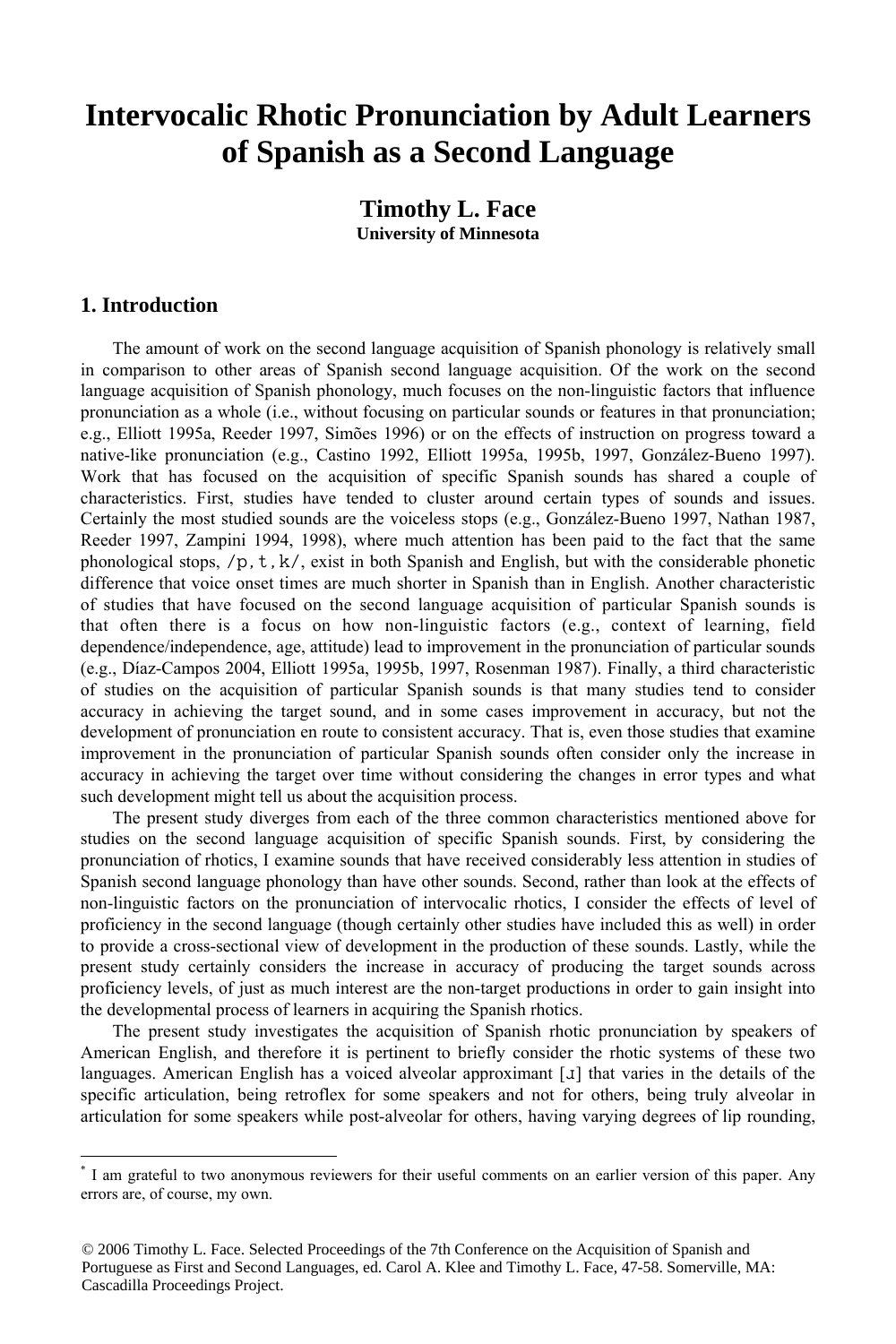<u>.</u>

etc. But all of these articulatory variants represent mechanisms to achieve the acoustic characteristics associated with American English [ $\mathfrak{I}$ ] (Ladefoged & Maddieson 1996). For the purposes of the present study, where the details of the articulation are of less importance than the employment of the American English rhotic in attempting to pronounce the Spanish rhotics, I shall refer to this consonant simply as a voiced alveolar approximant. The voiced alveolar approximant is the only rhotic in American English, and is a sound that is not present in any variety of Spanish.<sup>1</sup>

 Spanish falls among the relatively small number of languages to have more than one rhotic. All varieties of Spanish have two rhotics, though there is some variation as to the nature of one of them. All varieties have a voiced alveolar tap  $\lceil \mathbf{r} \rceil$  and a second rhotic, which most commonly is a voiced alveolar trill [r]. While some varieties of Spanish have another sound instead of the voiced alveolar trill, such as a voiced uvular trill or an assibilated trill (Canfield 1981, Lipski 1994), the voiced alveolar trill is not only by far the most common across varieties, but is also uniformly the sound taught to students studying Spanish as a second language in the United States. As the voiced alveolar tap  $[\Gamma]$  and the voiced alveolar trill  $[\Gamma]$  are the two Spanish rhotics presented to American English speaking students studying Spanish, these are the rhotics that will serve as target sounds in the second language and, therefore, that will be discussed here. It should be noted, however, that even in varieties of Spanish that have these two rhotics, other sounds are sometimes substituted for them, especially in the case of the trill (e.g., Blecua 2001, Hammond 1999).

The Spanish alveolar tap  $\lceil \mathbf{r} \rceil$  is nearly identical to the American English alveolar tap produced as an allophone of /t/ and /d/ in post-tonic position (e.g., *later*, *ladder*). But while native speakers of American English have an alveolar tap in their first language, they do not associate this tap with a rhotic, and this could provide some difficulty of re-categorization of this sound in acquiring Spanish. Furthermore, in American English the alveolar tap occurs exclusively intervocalically in post-tonic position, while in Spanish it occurs intervocalically in both pre-tonic and post-tonic positions, and it also occurs word-finally, syllable-finally, and as the second member of a complex syllable onset. Therefore, while American English speaking learners of Spanish should be able to produce the alveolar tap with no difficulty, given its existence also in the first language, they must learn to both produce this sound in contexts in which it does not occur in their first language and also associate the sound with a rhotic rather than view it as an allophone of  $/t /$  and  $/d /$  as in American English.

 The Spanish alveolar trill is unlike any sound in American English. The lack of similarity can make sounds easier to acquire in a second language since there is no need to re-categorize a sound that exists in the first language or to recognize a small and not very salient distinction between a sound in the first language and a similar sound in the second language (e.g., Flege 1995). However, while the lack of similarity of the Spanish alveolar trill to any sound in American English might seem to favor its rapid acquisition, the alveolar trill is articulatorily difficult, requiring very precise control of aperture and airflow with minimal deviation. The articulatory precision required to produce the alveolar trill (e.g., Ladefoged & Maddieson 1996, Recasens 1991, Solé 2002) leads not only to difficulty for the second language learner in acquiring this sound, but also to it being acquired quite late, and from six months to two years later than the tap depending on the criterion used in determining acquisition, by children acquiring Spanish as their first language (e.g., Goldstein 2000).

 The two Spanish rhotics contrast with each other in intervocalic position, with numerous minimal pairs existing (e.g., *pero* 'but' vs. *perro* 'dog' and *caro* 'expensive' vs. *carro* 'cart', where in orthography  $\langle r \rangle$  represents the tap and  $\langle r \rangle$  represents the trill). In all other positions there is neutralization of the contrast between the two rhotics, with context determining which of the two occurs. While second language learners of Spanish, then, must learn to produce both the alveolar tap and the alveolar trill in other positions as well, intervocalic position is the only position in which they must learn to produce both rhotics, and to do so consistently so as to adequately communicate the contrasts signaled by the difference between these two sounds. It is for this reason that the present study focuses on the production of rhotics specifically in intervocalic position.

<sup>1</sup> Blecua (2001) documents alveolar approximant realizations for both the tap and, to a lesser extent, the trill in Peninsular Spanish. This is not the same type of alveolar approximant as English has, however, as there are differences both in duration and r-coloring.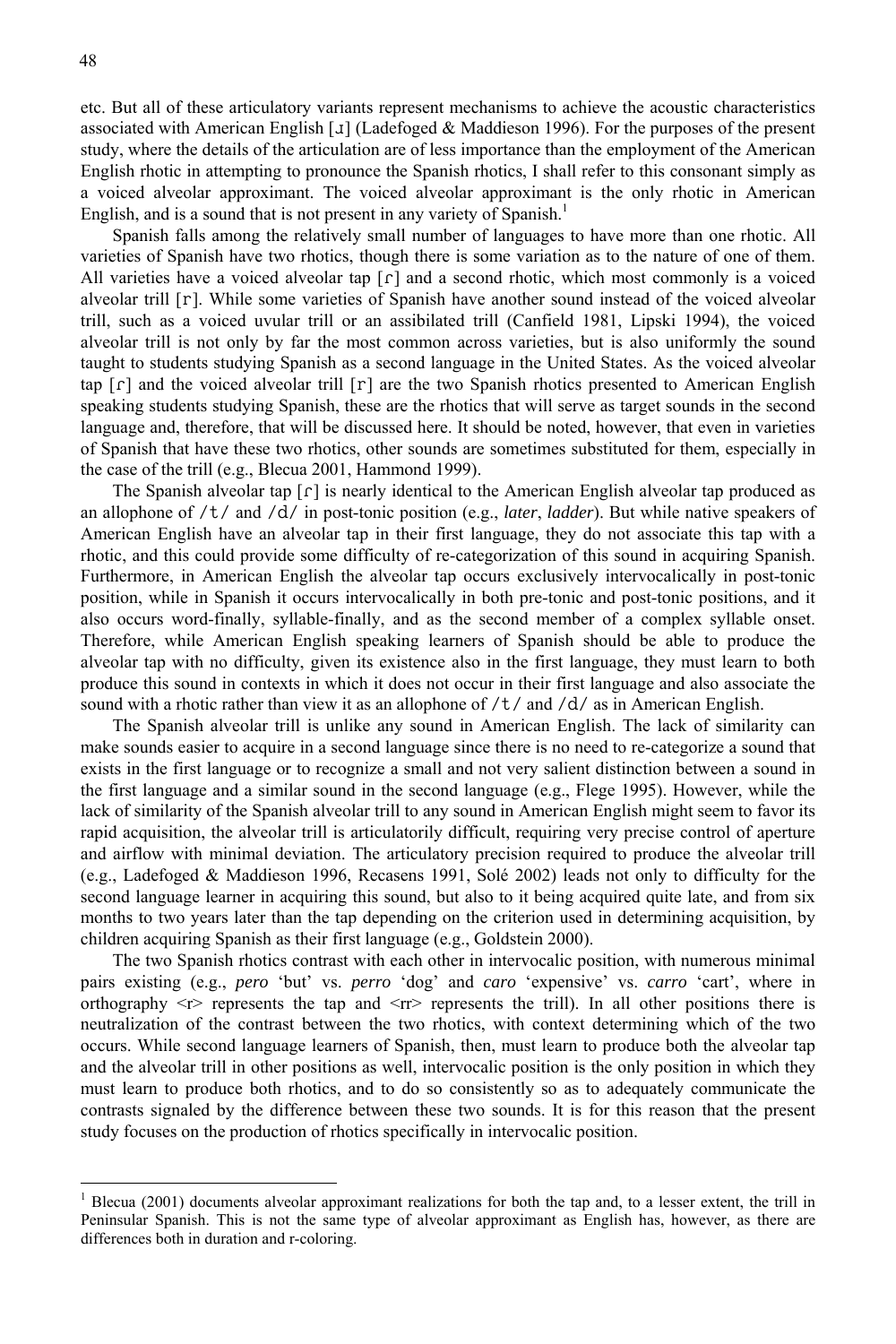#### **2. Previous studies of the second language acquisition of Spanish rhotics**

 There are two primary studies dealing with the second language acquisition of Spanish rhotic pronunciation by native speakers of American English. Major (1986) tracks four beginning learners in their pronunciation of the Spanish rhotics throughout an intensive eight week, seven hours per day, Spanish course. The subjects read a word list and a sentence list containing the target sounds during seven recording sessions throughout the span of the intensive course. The data from the two tasks were lumped together since there were potential confounding factors if task type were to be considered. Major presents the results in terms of the number of correct productions of the target sounds, and also reports the number of non-target productions that can be classified as transfer errors and the number that can be classified as developmental errors.

For the target intervocalic tap, there was improvement for three of the four subjects. Two subjects showed considerable improvement over the span of the study, with one increasing from 3% accuracy in achieving the target in the first session to 79% accuracy in the final session, and another increasing from 10% to 73% accuracy. A third subject showed a slight improvement, increasing in accuracy from 43% to 57%. The fourth subject showed no improvement at all over the course of the study. For the intervocalic trill, Major reports improvement for two of the four subjects. One subject improved from 48% accuracy to 71% accuracy from the first to the last recording session, while another improved from 52% to 100% accuracy. The remaining two speakers not only showed no improvement, but also no accuracy in producing the target trill sound. Over the span of seven recording sessions and a combined 347 opportunities to produce the target trill, these two subjects combined to produce only one trill.

 The focus of Major's study is on the interaction between accuracy in achieving the target, transfer errors (i.e., non-target sounds produced due to the influence of the learner's first language), and developmental errors (i.e., non-target sounds not attributable to the influence of the learner's first language), as he attempts to support his Ontogeny Model, which makes predictions about the interactions of these three elements in interlanguage phonology. While he does provide a list of principle developmental errors (21 different sounds produced for the target trill and 4 for the target tap) at the end of his study, he provides no indication of the speakers' progression in using these.

 The second study to consider the second language acquisition of Spanish rhotics by native speakers of American English was carried out by Reeder (1998). Reeder conducted a cross-sectional study of the acquisition of the Spanish intervocalic trill by 40 learners, with ten at each of four stages of Spanish language study. His subjects included university students in a first semester Spanish course, a third semester Spanish course, upper division undergraduates and graduate students, and full time faculty teaching Spanish at the university level. The subjects read words in carrier phrases, identified items represented in pictures, and produced a 30-second narration in response to a written cue. Reeder, however, pools the data from all tasks together and does not consider the possible effects of task-type on the production of the Spanish alveolar trill.

 Reeder presents his results in terms of accuracy in achieving the target trill, which was examined acoustically where an accurate production consisted of multiple alveolar closures. There is no discussion of the nature of non-target-like productions. The results clearly show higher accuracy in producing the trill as the learner's level of Spanish study increases. First semester students showed 7% accuracy, third semester students 13%, upper division undergraduates and graduate students 37%, and faculty 83%. While this increase in accuracy as the level increases is what one would expect to find, it is noteworthy how low the accuracy is for all levels except faculty. What we cannot determine based on the manner in which the results are reported is whether there are individuals with relatively high accuracy and others with almost no accuracy, as in Major's (1986) study. If this is so, it could explain why the percentages are so low when subjects are considered together. Nonetheless, it is interesting that two of Major's beginning level subjects showed accuracy levels nearly as high as the faculty in Reeder's study. One certainly wonders whether explicit pronunciation instruction was given in the intensive Spanish course from which Major's subjects were selected.

 While the two aforementioned studies are the only ones to look in any sort of detail at the pronunciation of Spanish rhotics by native speakers of American English, other studies have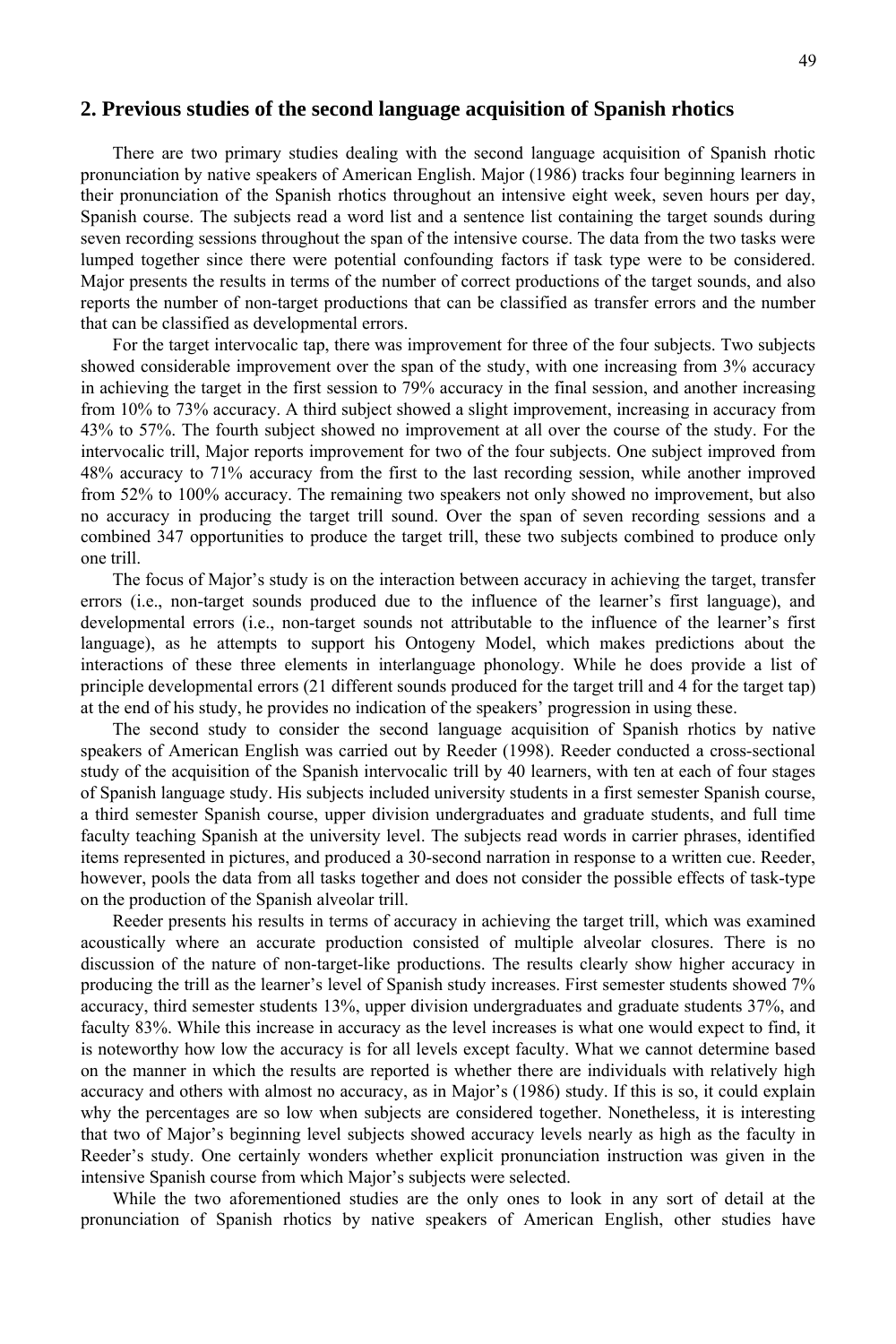occasionally reported that there is more improvement for the target trill in Spanish than for sounds more similar to ones that exist in American English (e.g., Elliott 1995b, 1997). While this mention of improvement of the trill is certainly of interest, one must wonder how much improvement there is and what the developmental path to accuracy in trill production looks like. None of the studies carried out to this point examine the development of pronunciation of the Spanish rhotics other than to comment on the percentage of accuracy in achieving the target. In addition, none of these studies make direct comparison to actual production patterns by native Spanish speakers, an important point given that the target sounds are not always produced even by native speakers.

#### **3. Experimental methods**

 The present study is a cross-sectional study involving 41 native speakers of American English studying Spanish at the university level, as well as a control group of 5 native speakers of Spanish. Of the native English speakers, 20 were enrolled in a fourth semester university language course – the final course required to complete a foreign language requirement – and 21 were Spanish majors or minors enrolled in an upper division elective course. In order to be enrolled in the fourth semester course, students were required to achieve a certain score on a placement test or to have completed the third semester language course. These learners would be considered to be at an intermediate level of university-level language study. The more advanced group of majors and minors had reached a significantly higher level of proficiency in Spanish. To reach that level, they were required to advance beyond the fourth semester level to a sequence of advanced language skills courses and then beyond that to a set of core upper level courses reserved for majors and minors. Having completed those two additional levels beyond the fourth semester in order to reach the upper division elective courses, the students were considerably more advanced in their Spanish abilities than fourth semester students. This group of Spanish majors and minors would be considered to be at an advanced level of university-level language study. All of the native English-speaking subjects were born and raised in the midwestern United States. None have parents who speak a language other than English at home, nor do any of the subjects speak any language other than English and Spanish. Each of the subjects began studying Spanish after adolescence, beginning their language study either in high school or at the university level.

The five native Spanish-speaking subjects represent both Peninsular and American varieties of Spanish, and are pursuing graduate study in Spanish in the United States. As discussed above, the voiced alveolar tap  $\lceil \mathbf{r} \rceil$  and the voiced alveolar trill  $\lceil \mathbf{r} \rceil$  are the target rhotics for which American English-speaking learners of Spanish aim, yet the trill does not exist in all varieties of Spanish. Therefore, in order to make a valid comparison with native speakers, the native speakers were selected from varieties of Spanish that do make use of the voiced alveolar trill.

 Subjects were recorded reading a short story of approximately 1750 words in Spanish. The story offers a text of considerable length with a developing plot so that subjects could not focus closely on their pronunciation as they might in a word list where all attention can go to a single word. While the reading of the story cannot be considered to be identical to spontaneous speech, we know that there is a continuum of speech style that can be affected by the task that subjects perform and the amount of attention the task allows them to pay to form (e.g., Major 2001, Tarone 1979, 1983). The story provides a less guarded style, nearer on the style continuum to the style of spontaneously occurring speech than to that of closely guarded speech, while still providing the target sounds in identical contexts for all subjects, and thus assuring that differences between subjects are not due to contextual differences in which the tokens occurred. The recording sessions took place in a digital language laboratory, with the recordings saved as .wav files. Subjects were told that they were part of a study examining how speakers of American English learn Spanish by comparing the Spanish of learners at different levels of language study with each other and with that of native speakers of Spanish. While no particular mention was made of pronunciation, it is certainly possible that some subjects were aware that their pronunciation was the target of investigation since they were reading a story rather than creating language on their own. Nonetheless, it was felt that this realization would be offset by the task, since students could not focus heavily on form.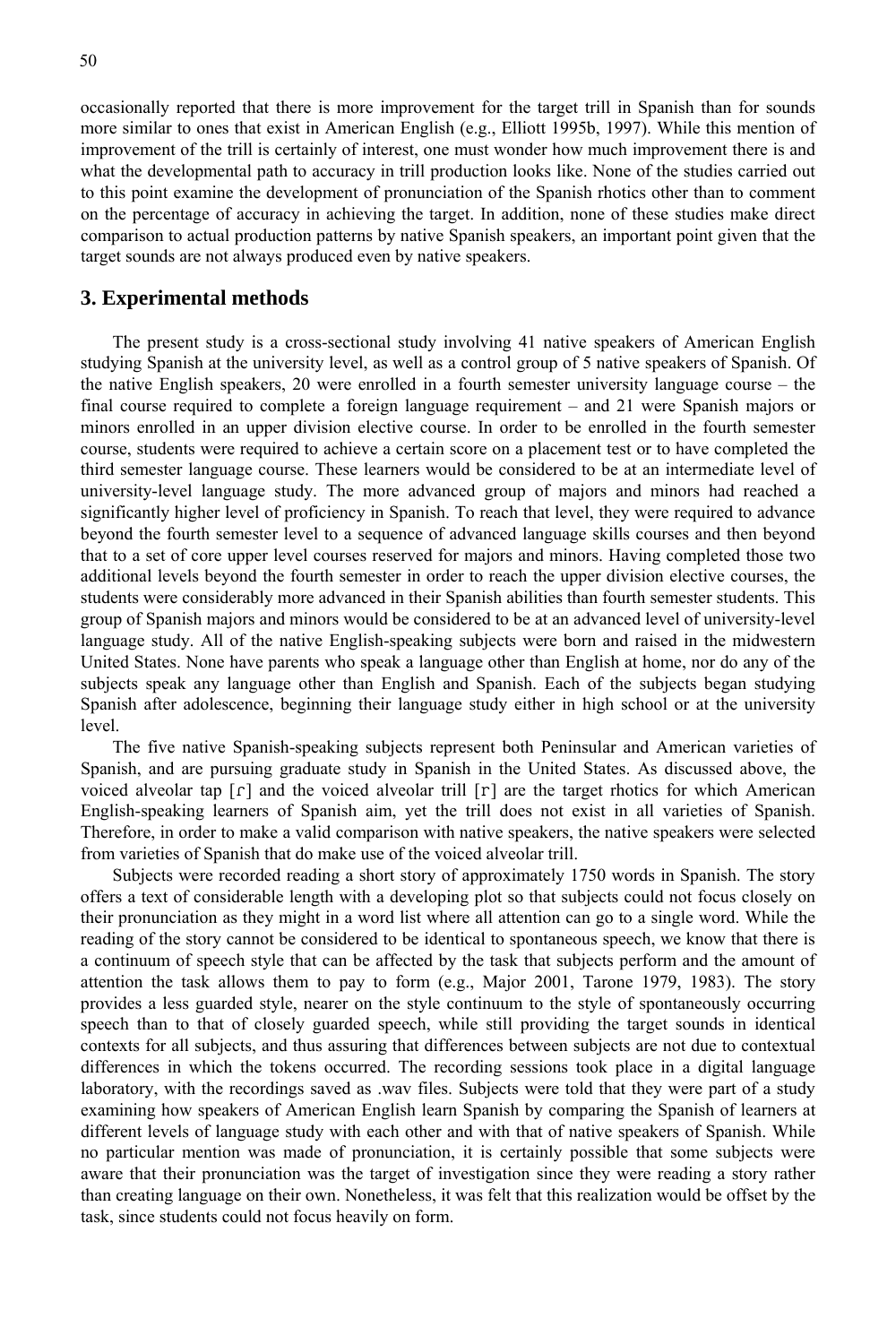Ten occurrences in the story of each of the two target rhotics (i.e., the voiced alveolar tap and the voiced alveolar trill) in intervocalic position were selected, and production of these same target rhotics was analyzed in each subject's reading of the story. Cognates were avoided to the extent possible in order to avoid enhancing transfer of the American English rhotic to pronunciation of the Spanish rhotics beyond the extent that this would occur in words that are not cognates. $2$  Words containing the sounds to be analyzed were isolated and examined both aurally and acoustically through a waveform and/or a spectrogram within the PCquirer computer program for acoustic analysis. Tokens where a mispronunciation led to the rhotic not being intervocalic were excluded since the present study investigates only the pronunciation of the target rhotics in intervocalic position. In the analysis it was noted whether the sound produced was an accurate production (i.e., successful production of the target tap or trill, depending on the specific case) and, when not, what non-target sound was actually produced. A successful tap was considered to be produced when a brief closure was evidenced in the waveform or spectrogram as a result of the tongue tapping the alveolar ridge. A successful trill was considered to be produced when voiced airflow was interrupted by a series of brief obstructions resulting from the vibrating tongue approaching the alveolar ridge multiple times. It was fairly common for the tongue to create an alveolar obstruction but not a full closure on one or more of its approaches to the alveolar ridge during a trill (though in all but one case there was at least one complete closure as well). These cases were counted as trills as the tongue did trill in creating the multiple alveolar obstructions and results in a canonical-sounding production of the trill as determined through consultation with three native speakers. Such lack of closure was not considered a target-like production of the tap, however, since the tongue did not tap the alveolar ridge and did not result in a canonical-sounding production of the tap.

#### **4. Results**

<u>.</u>

 Table 1 reports the accuracy for achieving each target rhotic by subjects at each of the three levels (i.e., the two learner levels and the native speakers). As can be seen in the table, the native speakers produced the target tap 92% of the time and the target trill 86% of the time.<sup>3</sup> While the more advanced learner group produced the tap with fairly high accuracy (78.7%), the same is not the case for the trill. Overall, there is a highly significant difference in accuracy across levels for both the target tap  $(\chi^2(2)$  = 60.53,  $p < .0001$ ) and the target trill ( $\chi^2(2) = 138.01$ ,  $p < .0001$ ). Furthermore, pairwise comparisons between the native speakers and the advanced learner group shows a statistically significant difference for both the target tap  $(\chi^2(1) = 5.44, p < .05)$  and the target trill  $(\chi^2(1) = 61.48, p < .0001)$ . For the learners, there is considerably higher accuracy for both the tap and the trill at the more advanced level. The differences by level are statistically significant for both the target tap  $(\chi^2(1) = 41.02, p < .0001)$ and the target trill  $(\chi^2(1) = 37.18, p < .0001)$ . The tap was produced by 14 of the 20 fourth semester learners in the present study, and 13 of those produced it accurately at least 50% of the time. The tap was produced by all 21 advanced subjects, and 20 of those produced it accurately at least 50% of the time. The trill, on the other hand, as might be inferred from the combined numbers in Table 1, was produced by fewer learners and at a lower rate of accuracy when it was produced. The trill was produced by only 6 of the 20 fourth semester learners, and 4 of those produced only one trill each. While the trill was produced by 17 of the 21 advanced learners, only 4 of those produced it accurately at least 50% of the time. This is in stark contrast to the native speakers, where 4 of the 5 subjects produced the trill at least 80% of the time, and the fifth subject produced the trill 60% of the time. A very small percentage of the more advanced learners, then, even approach the frequency with which the native speakers produce the trill.

 Table 2 presents the non-target productions for the target tap by level. Only four productions of the target tap were not produced as taps by native speakers. In each of these four productions an

<sup>&</sup>lt;sup>2</sup> In order to include ten intervocalic instances of target trills, some cognates were included among the words containing the ten target trills.

<sup>3</sup> Recall from Section 1 and the references cited there that native speakers produce sounds other than the tap and trill, though these are the most common productions. As can be seen by the percentages here, the native speakers in this study produced the target sounds in the vast majority of cases.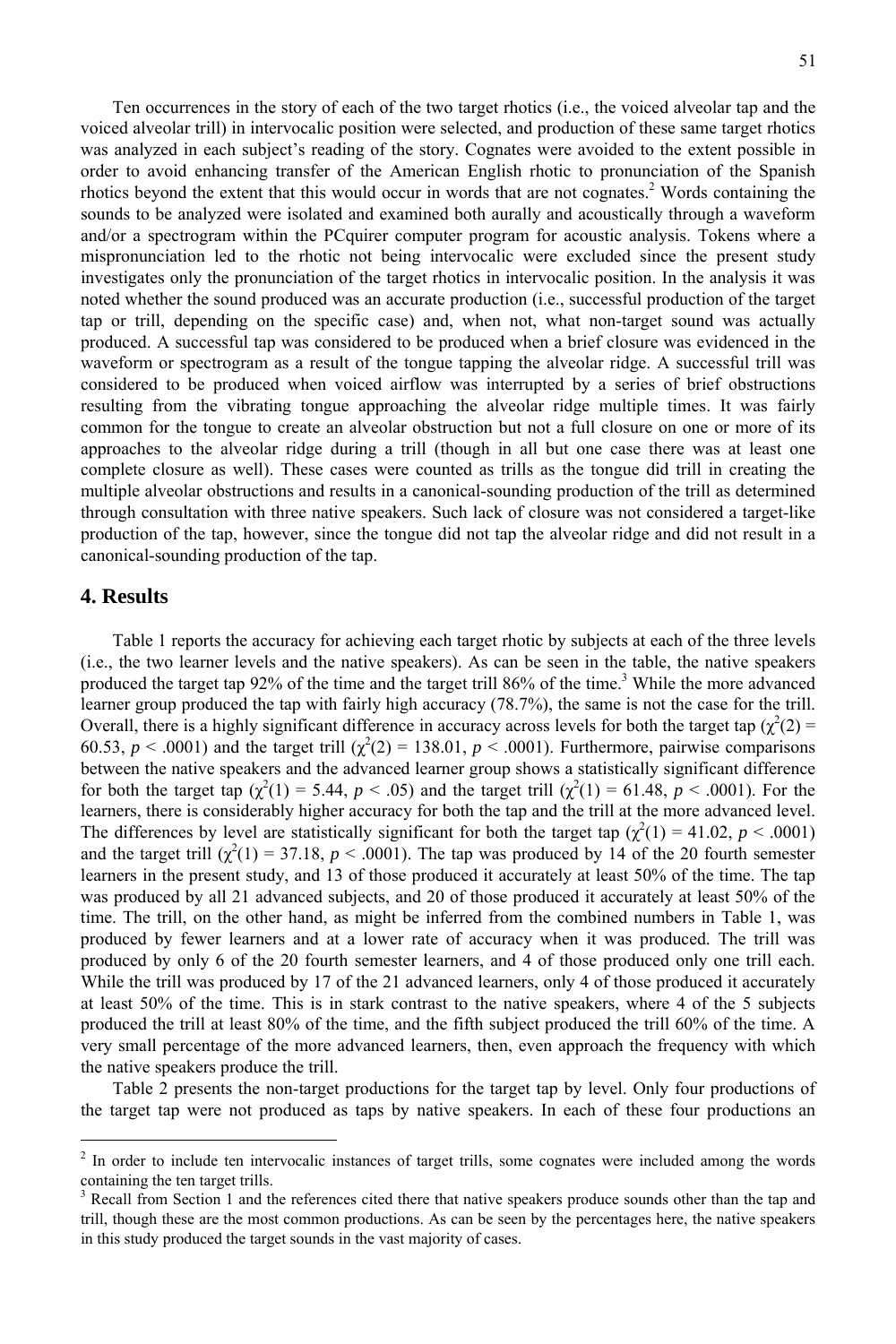alveolar approximant was produced that was extremely brief, having approximately the same duration as a tap, but lacking complete closure. In other words, the tap gesture was made, but the tongue, while obstructing airflow at the alveolar ridge, did not block the airflow entirely. In Table 2 this sound is listed as a "voiced alveolar approximant (non-Eng)," indicating that this is different from the voiced alveolar approximant that results from English transfer, which is considerably longer in duration and has the "r coloring" typical of the English rhotic. The most common non-target production at both learner levels is the voiced alveolar approximant attributable to transfer from English. In addition to increased accuracy, the higher level also shows a smaller percentage of non-target productions that are attributable to transfer, and a higher percentage of developmental errors. It is also notable that the nontarget productions tend to be simpler at the more advanced level. Early on, when learners do not transfer their English rhotic pronunciation, they may be doing more to distinguish their productions as different from the English rhotic, but later even their production errors come closer to the "simple" articulation of the Spanish tap. Even so, only 6 of the 44 non-target productions by the more advanced group of learners match the non-target sounds produced by the native speakers.

| Level                  |        | Accuracy |               |  |
|------------------------|--------|----------|---------------|--|
|                        | Target | N        | $\frac{0}{0}$ |  |
| $4th$ semester         | tap    | 96/198   | 48.5%         |  |
|                        | trill  | 10/195   | 5.1%          |  |
| Advanced majors/minors | tap    | 163/207  | 78.7%         |  |
|                        | trill  | 55/207   | 26.6%         |  |
| Native                 | tap    | 46/50    | 92%           |  |
|                        | trill  | 43/50    | 86%           |  |

Table 1: Accuracy in rhotic pronunciation by level and target

| Level                  | Production                                    | N              | % of non-target<br>productions for level |
|------------------------|-----------------------------------------------|----------------|------------------------------------------|
| $4th$ semester         | deleted                                       | $\overline{2}$ | $2\%$                                    |
|                        | glide                                         |                | $1\%$                                    |
|                        | $tap + voiceed$<br>alveolar approximant (Eng) | 3              | 3%                                       |
|                        | trill                                         | 1              | $1\%$                                    |
|                        | voiced alveolar<br>approximant (Eng)          | 94             | 92%                                      |
|                        | voiced alveolar<br>approximant $(Eng) + tap$  | 1              | $1\%$                                    |
| Advanced majors/minors | deleted                                       | 3              | 7%                                       |
|                        | lateral                                       | $\overline{2}$ | $5\%$                                    |
|                        | voiced alveolar<br>approximant (Eng)          | 32             | 73%                                      |
|                        | voiced alveolar<br>approximant (non-Eng)      | 6              | 14%                                      |
|                        | voiced fricated trill                         | 1              | $2\%$                                    |
| Native                 | voiced alveolar<br>approximant (non-Eng)      | 4              | 100%                                     |

Table 2: Non-target productions for the target tap by level

 The non-target productions for the target trill for each level of learner are given in Table 3. Of the 7 non-target productions by native speakers, 5 of these were taps, and another is a voiced alveolar approximant resulting from a tap gesture but lacking complete closure at the alveolar ridge. The fourth semester learners show transfer of the voiced alveolar approximant from American English for just over half of their non-target productions, and the tap is also a fairly common non-target production for these learners. The advanced majors and minors show considerably less transfer of the American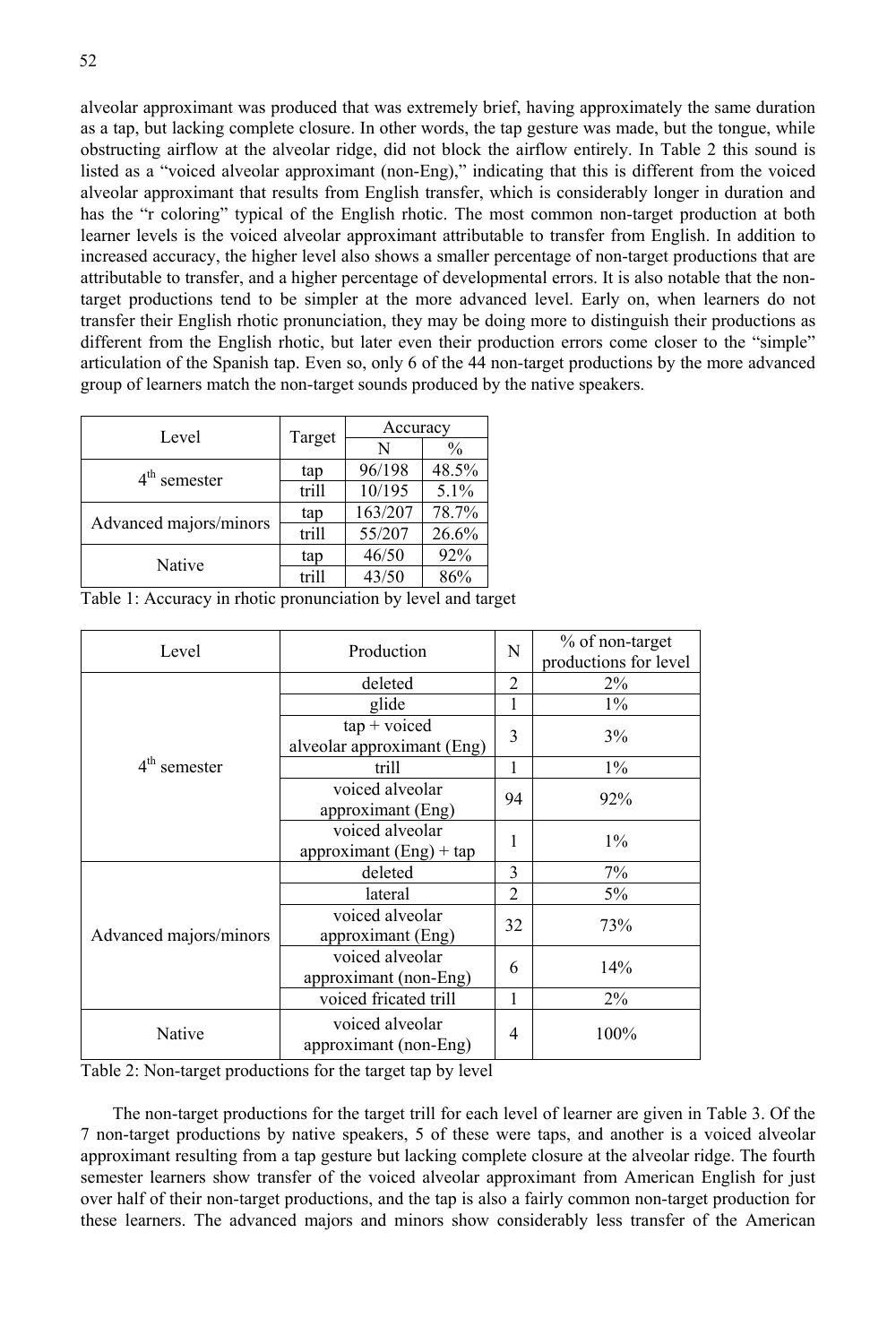English voiced alveolar approximant, but overgeneralize the tap, producing it not only for the target tap but also for the target trill. It is worth noting that 78% of the non-target productions by the more advanced learners are the tap, which is the most common non-target production by native speakers as well. While the advanced learners show other non-target productions of the target trill, the biggest difference from native speakers is clearly not the nature of the non-target productions, but rather the infrequency with which they produce the voiced alveolar trill.

| glide<br>$1\%$<br>$\overline{2}$<br>$\overline{2}$<br>$1\%$<br>deleted<br>$\overline{2}$<br>$\overline{1\%}$<br>lateral<br>58<br>31%<br>tap<br>$tap + voiceed$<br>20<br>11%<br>alveolar approx (Eng)<br>voiced alveolar<br>52%<br>96<br>approximant (Eng)<br>voiced alveopalatal<br>$4th$ semester<br>fricative + voiced<br>$1\%$<br>1<br>alveolar approximant (Eng)<br>$1\%$<br>voiced fricated trill<br>1<br>voiced uvular<br>$1\%$<br>$\mathbf{1}$<br>approximant<br>voiced velar<br>$1\%$<br>approximant + voiced<br>1<br>alveolar approximant (Eng)<br>$1\%$<br>voiceless trill<br>$\mathbf{1}$<br>$1\%$<br>glide<br>$\mathbf{1}$<br>78%<br>119<br>tap<br>$tan + voiceed$<br>6<br>4%<br>alveolar approximant (Eng)<br>$tan + voiceed$<br>3<br>2%<br>alveolar fricative<br>voiced alveolar<br>11%<br>16<br>approximant (Eng)<br>voiced alveolar<br>$1\%$<br>$\mathbf{1}$<br>Advanced majors/minors<br>approximant $(Eng) + tap$<br>voiced alveolar<br>$1\%$<br>1<br>fricative<br>$1\%$<br>voiced fricated trill<br>$\mathbf{1}$<br>voiced velar<br>$1\%$<br>$\mathbf{1}$<br>approximant<br>voiceless alveolar<br>$1\%$<br>1<br>fricative<br>voiceless fricated trill<br>$\mathbf{1}$<br>$1\%$<br>$\mathbf{1}$<br>$1\%$<br>voiceless trill<br>5<br>71%<br>tap<br>voiced alveolar<br>Native<br>14%<br>1<br>approximant (non-Eng) | Production<br>Level | N                             | % of non-target |                       |
|------------------------------------------------------------------------------------------------------------------------------------------------------------------------------------------------------------------------------------------------------------------------------------------------------------------------------------------------------------------------------------------------------------------------------------------------------------------------------------------------------------------------------------------------------------------------------------------------------------------------------------------------------------------------------------------------------------------------------------------------------------------------------------------------------------------------------------------------------------------------------------------------------------------------------------------------------------------------------------------------------------------------------------------------------------------------------------------------------------------------------------------------------------------------------------------------------------------------------------------------------------------------------------------------------------------------------------|---------------------|-------------------------------|-----------------|-----------------------|
|                                                                                                                                                                                                                                                                                                                                                                                                                                                                                                                                                                                                                                                                                                                                                                                                                                                                                                                                                                                                                                                                                                                                                                                                                                                                                                                                    |                     |                               |                 | productions for level |
|                                                                                                                                                                                                                                                                                                                                                                                                                                                                                                                                                                                                                                                                                                                                                                                                                                                                                                                                                                                                                                                                                                                                                                                                                                                                                                                                    |                     |                               |                 |                       |
|                                                                                                                                                                                                                                                                                                                                                                                                                                                                                                                                                                                                                                                                                                                                                                                                                                                                                                                                                                                                                                                                                                                                                                                                                                                                                                                                    |                     |                               |                 |                       |
|                                                                                                                                                                                                                                                                                                                                                                                                                                                                                                                                                                                                                                                                                                                                                                                                                                                                                                                                                                                                                                                                                                                                                                                                                                                                                                                                    |                     |                               |                 |                       |
|                                                                                                                                                                                                                                                                                                                                                                                                                                                                                                                                                                                                                                                                                                                                                                                                                                                                                                                                                                                                                                                                                                                                                                                                                                                                                                                                    |                     |                               |                 |                       |
|                                                                                                                                                                                                                                                                                                                                                                                                                                                                                                                                                                                                                                                                                                                                                                                                                                                                                                                                                                                                                                                                                                                                                                                                                                                                                                                                    |                     |                               |                 |                       |
|                                                                                                                                                                                                                                                                                                                                                                                                                                                                                                                                                                                                                                                                                                                                                                                                                                                                                                                                                                                                                                                                                                                                                                                                                                                                                                                                    |                     |                               |                 |                       |
|                                                                                                                                                                                                                                                                                                                                                                                                                                                                                                                                                                                                                                                                                                                                                                                                                                                                                                                                                                                                                                                                                                                                                                                                                                                                                                                                    |                     |                               |                 |                       |
|                                                                                                                                                                                                                                                                                                                                                                                                                                                                                                                                                                                                                                                                                                                                                                                                                                                                                                                                                                                                                                                                                                                                                                                                                                                                                                                                    |                     |                               |                 |                       |
|                                                                                                                                                                                                                                                                                                                                                                                                                                                                                                                                                                                                                                                                                                                                                                                                                                                                                                                                                                                                                                                                                                                                                                                                                                                                                                                                    |                     |                               |                 |                       |
|                                                                                                                                                                                                                                                                                                                                                                                                                                                                                                                                                                                                                                                                                                                                                                                                                                                                                                                                                                                                                                                                                                                                                                                                                                                                                                                                    |                     |                               |                 |                       |
|                                                                                                                                                                                                                                                                                                                                                                                                                                                                                                                                                                                                                                                                                                                                                                                                                                                                                                                                                                                                                                                                                                                                                                                                                                                                                                                                    |                     |                               |                 |                       |
|                                                                                                                                                                                                                                                                                                                                                                                                                                                                                                                                                                                                                                                                                                                                                                                                                                                                                                                                                                                                                                                                                                                                                                                                                                                                                                                                    |                     |                               |                 |                       |
|                                                                                                                                                                                                                                                                                                                                                                                                                                                                                                                                                                                                                                                                                                                                                                                                                                                                                                                                                                                                                                                                                                                                                                                                                                                                                                                                    |                     |                               |                 |                       |
|                                                                                                                                                                                                                                                                                                                                                                                                                                                                                                                                                                                                                                                                                                                                                                                                                                                                                                                                                                                                                                                                                                                                                                                                                                                                                                                                    |                     |                               |                 |                       |
|                                                                                                                                                                                                                                                                                                                                                                                                                                                                                                                                                                                                                                                                                                                                                                                                                                                                                                                                                                                                                                                                                                                                                                                                                                                                                                                                    |                     |                               |                 |                       |
|                                                                                                                                                                                                                                                                                                                                                                                                                                                                                                                                                                                                                                                                                                                                                                                                                                                                                                                                                                                                                                                                                                                                                                                                                                                                                                                                    |                     |                               |                 |                       |
|                                                                                                                                                                                                                                                                                                                                                                                                                                                                                                                                                                                                                                                                                                                                                                                                                                                                                                                                                                                                                                                                                                                                                                                                                                                                                                                                    |                     |                               |                 |                       |
|                                                                                                                                                                                                                                                                                                                                                                                                                                                                                                                                                                                                                                                                                                                                                                                                                                                                                                                                                                                                                                                                                                                                                                                                                                                                                                                                    |                     |                               |                 |                       |
|                                                                                                                                                                                                                                                                                                                                                                                                                                                                                                                                                                                                                                                                                                                                                                                                                                                                                                                                                                                                                                                                                                                                                                                                                                                                                                                                    |                     |                               |                 |                       |
|                                                                                                                                                                                                                                                                                                                                                                                                                                                                                                                                                                                                                                                                                                                                                                                                                                                                                                                                                                                                                                                                                                                                                                                                                                                                                                                                    |                     |                               |                 |                       |
|                                                                                                                                                                                                                                                                                                                                                                                                                                                                                                                                                                                                                                                                                                                                                                                                                                                                                                                                                                                                                                                                                                                                                                                                                                                                                                                                    |                     |                               |                 |                       |
|                                                                                                                                                                                                                                                                                                                                                                                                                                                                                                                                                                                                                                                                                                                                                                                                                                                                                                                                                                                                                                                                                                                                                                                                                                                                                                                                    |                     |                               |                 |                       |
|                                                                                                                                                                                                                                                                                                                                                                                                                                                                                                                                                                                                                                                                                                                                                                                                                                                                                                                                                                                                                                                                                                                                                                                                                                                                                                                                    |                     |                               |                 |                       |
|                                                                                                                                                                                                                                                                                                                                                                                                                                                                                                                                                                                                                                                                                                                                                                                                                                                                                                                                                                                                                                                                                                                                                                                                                                                                                                                                    |                     |                               |                 |                       |
|                                                                                                                                                                                                                                                                                                                                                                                                                                                                                                                                                                                                                                                                                                                                                                                                                                                                                                                                                                                                                                                                                                                                                                                                                                                                                                                                    |                     |                               |                 |                       |
|                                                                                                                                                                                                                                                                                                                                                                                                                                                                                                                                                                                                                                                                                                                                                                                                                                                                                                                                                                                                                                                                                                                                                                                                                                                                                                                                    |                     |                               |                 |                       |
|                                                                                                                                                                                                                                                                                                                                                                                                                                                                                                                                                                                                                                                                                                                                                                                                                                                                                                                                                                                                                                                                                                                                                                                                                                                                                                                                    |                     |                               |                 |                       |
|                                                                                                                                                                                                                                                                                                                                                                                                                                                                                                                                                                                                                                                                                                                                                                                                                                                                                                                                                                                                                                                                                                                                                                                                                                                                                                                                    |                     |                               |                 |                       |
|                                                                                                                                                                                                                                                                                                                                                                                                                                                                                                                                                                                                                                                                                                                                                                                                                                                                                                                                                                                                                                                                                                                                                                                                                                                                                                                                    |                     |                               |                 |                       |
|                                                                                                                                                                                                                                                                                                                                                                                                                                                                                                                                                                                                                                                                                                                                                                                                                                                                                                                                                                                                                                                                                                                                                                                                                                                                                                                                    |                     |                               |                 |                       |
|                                                                                                                                                                                                                                                                                                                                                                                                                                                                                                                                                                                                                                                                                                                                                                                                                                                                                                                                                                                                                                                                                                                                                                                                                                                                                                                                    |                     |                               |                 |                       |
|                                                                                                                                                                                                                                                                                                                                                                                                                                                                                                                                                                                                                                                                                                                                                                                                                                                                                                                                                                                                                                                                                                                                                                                                                                                                                                                                    |                     |                               |                 |                       |
|                                                                                                                                                                                                                                                                                                                                                                                                                                                                                                                                                                                                                                                                                                                                                                                                                                                                                                                                                                                                                                                                                                                                                                                                                                                                                                                                    |                     |                               |                 |                       |
|                                                                                                                                                                                                                                                                                                                                                                                                                                                                                                                                                                                                                                                                                                                                                                                                                                                                                                                                                                                                                                                                                                                                                                                                                                                                                                                                    |                     |                               |                 |                       |
|                                                                                                                                                                                                                                                                                                                                                                                                                                                                                                                                                                                                                                                                                                                                                                                                                                                                                                                                                                                                                                                                                                                                                                                                                                                                                                                                    |                     |                               |                 |                       |
|                                                                                                                                                                                                                                                                                                                                                                                                                                                                                                                                                                                                                                                                                                                                                                                                                                                                                                                                                                                                                                                                                                                                                                                                                                                                                                                                    |                     |                               |                 |                       |
|                                                                                                                                                                                                                                                                                                                                                                                                                                                                                                                                                                                                                                                                                                                                                                                                                                                                                                                                                                                                                                                                                                                                                                                                                                                                                                                                    |                     |                               |                 |                       |
|                                                                                                                                                                                                                                                                                                                                                                                                                                                                                                                                                                                                                                                                                                                                                                                                                                                                                                                                                                                                                                                                                                                                                                                                                                                                                                                                    |                     |                               |                 |                       |
|                                                                                                                                                                                                                                                                                                                                                                                                                                                                                                                                                                                                                                                                                                                                                                                                                                                                                                                                                                                                                                                                                                                                                                                                                                                                                                                                    |                     |                               |                 |                       |
|                                                                                                                                                                                                                                                                                                                                                                                                                                                                                                                                                                                                                                                                                                                                                                                                                                                                                                                                                                                                                                                                                                                                                                                                                                                                                                                                    |                     |                               |                 |                       |
|                                                                                                                                                                                                                                                                                                                                                                                                                                                                                                                                                                                                                                                                                                                                                                                                                                                                                                                                                                                                                                                                                                                                                                                                                                                                                                                                    |                     | voiced alveopalatal fricative | $\mathbf{1}$    | 14%                   |

Table 3: Non-target productions for the target trill by level

 Let us now compare the non-target productions for the target tap and the target trill for the two groups of learners. Considering the different types of non-target productions and the rate of occurrence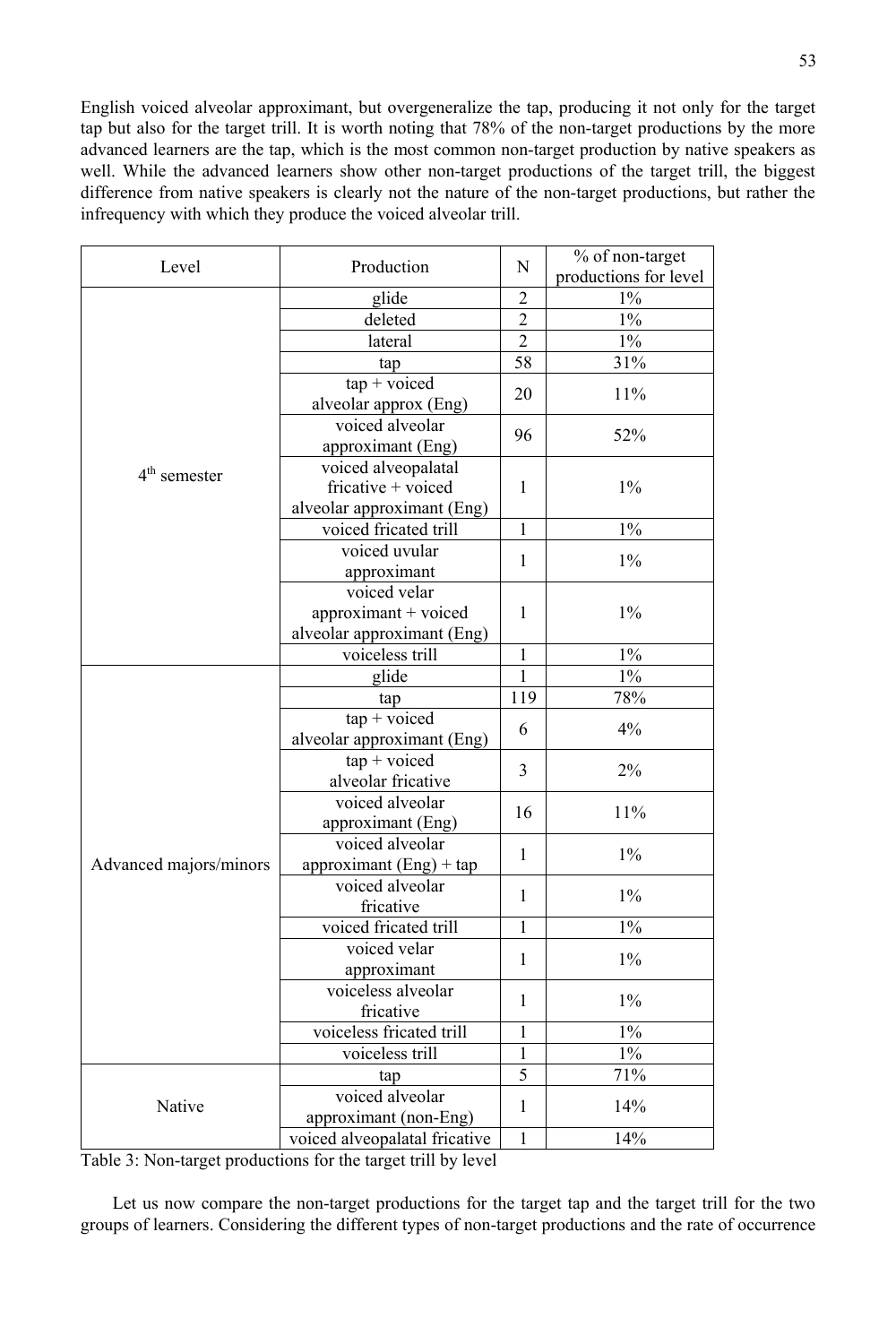of each among the non-target productions, three observations can be made. First, transfer of the American English voiced alveolar approximant is much more common for the target tap than for the target trill for learners at both proficiency levels. Secondly, sound sequences are more common nontarget productions for the target trill than for the target tap (13% to 4% of non-target productions for fourth semester, and 7% to 0% for advanced majors and minors). Thirdly, there are more types of nontarget productions for the target trill than there are for the target tap. There are 11 different non-target sounds produced for the target trill for fourth semester learners, but only 6 different non-target sounds for the target tap. For advanced majors and minors, there are 12 different non-target sounds produced for the target trill and only 5 for the target tap. Taken together, the three observations just made seem to indicate that learners likely recognize the trill but not the tap as considerably different from, and perhaps more complex (in that it requires more articulatory precision in various facets of its pronunciation) than, their American English rhotic.

#### **5. Discussion**

 Accuracy for both the Spanish target tap and the target trill are significantly higher for the more advanced learners in the present study, but there is a considerable difference even for these advanced learners in the rate of accuracy for the two rhotics. While the advanced learners accurately produce the target tap 78.7% of the time, they accurately produce the target trill only 26.6% of the time. It seems, then, that learners may have an easier time re-categorizing the voiced alveolar tap–a sound which exists in their first language–as a rhotic in their second language than they do in acquiring the articulatorily more demanding voiced alveolar trill–a sound that does not exist, nor has a similar counterpart, in the first language. Previous studies have shown greater improvement in the production of second language sounds that are less similar to sounds in the first language than in sounds that are similar to first language sounds (e.g., Flege 1995, Major 1987, 2001). Despite the initial appearance that the results of the present study contradict these studies on similarity, they actually do not.

If we look at the increase in accuracy in producing the two target rhotics in the present study as the proficiency level of the learner increases, we see quite clearly that there is greater improvement in achieving a target-like production of the trill than there is in achieving a target-like production of the tap. Across levels, accuracy in producing the trill increases 422%, while accuracy in producing the tap increases 62%, in spite of the lower overall accuracy in producing the trill. Two things should be kept in mind in considering these numbers. First, there is more at play here than just similarity, as there also is a considerable disparity in the articulatory precision and gestural control required to produce the two Spanish rhotics. While the lack of similarity may lead one to believe that the trill would be acquired more easily than the tap, which requires a re-categorization of a similar sound in the first language, the trill is more difficult to produce in terms of articulation in general (i.e., without regard to what sounds exist in the first language). As mentioned in Section 1, even children acquiring Spanish as a first language acquire the trill rather late in their phonological development (e.g., Goldstein 2000). Secondly, perhaps what the results of the present study point out with regard to improvement is that looking at improvement may hide other important facts, such as the rate of accuracy, and may appear great due to a low rate of accuracy at early stages of acquisition.

 For learners at both proficiency levels, the vast majority of non-target productions for the target tap are voiced alveolar approximants that can be attributed to transfer from American English. Developmental errors are relatively few. For the target trill, however, fewer non-target productions are due to transfer. For learners at the lower level, still over half of the non-target productions are due to transfer, with the tap being the second most common non-target production. For learners at the more advanced level, the tap is produced at a high rate of accuracy, but it is also the most common nontarget production for the target trill. While accuracy in producing the trill remains low at the more advanced level, at this level learners largely abandon transfer and instead overgeneralize the tap–the Spanish rhotic that they have already learned to produce with a fairly high degree of accuracy. This overgeneralization can be viewed as a development error, as it cannot be accounted for either by transfer from the first language or by achieving the target sound in the second language. While the target has not been achieved, learning is certainly in progress. This is even more evident when it is considered that the tap is the most common non-target production of the trill produced by native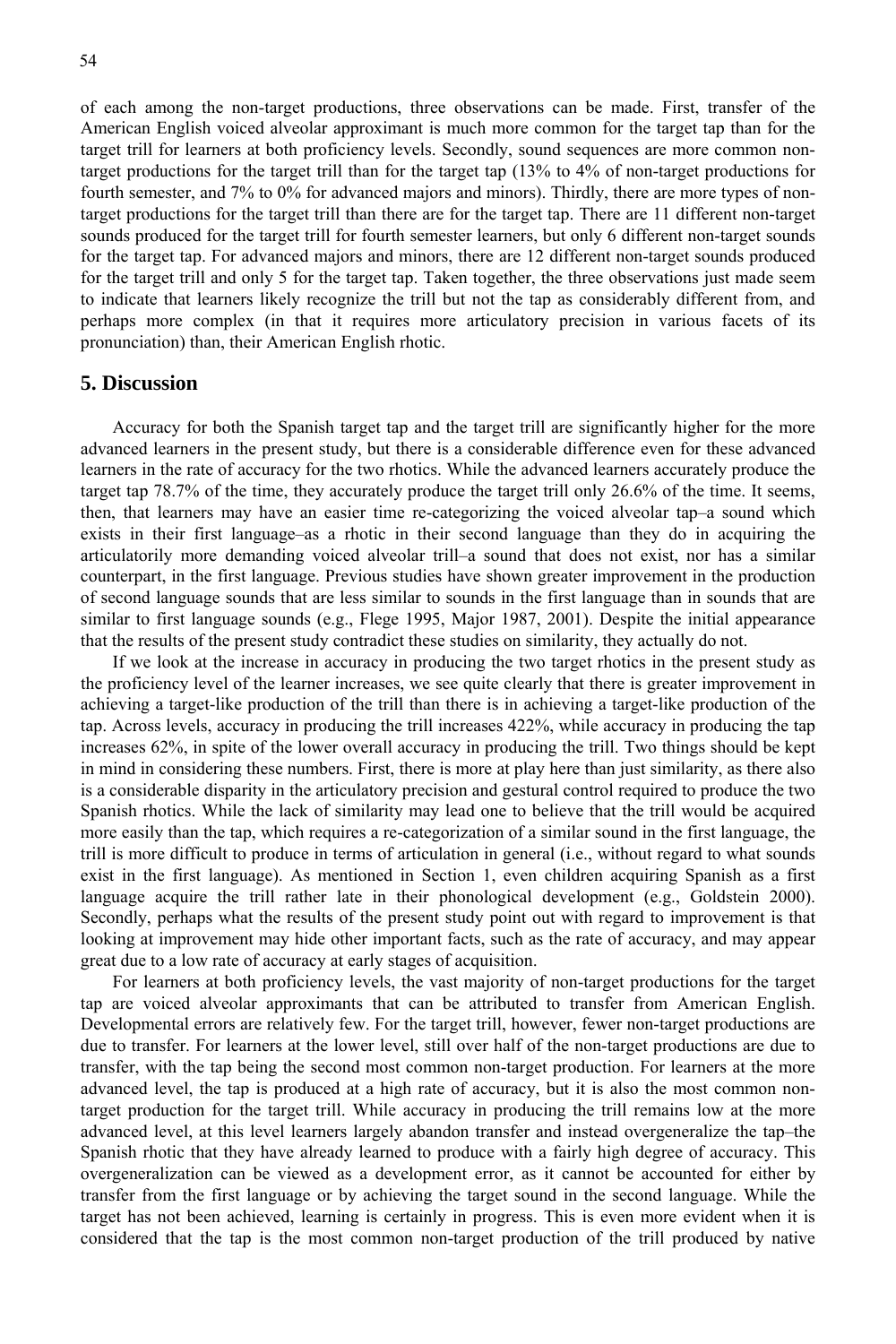speakers. Nonetheless, the tap is a relatively infrequent production for the target trill by native speakers (10%), while it is the most common production for the target tap by the more advanced group of learners (57%).

 Let us now consider the interaction of three categories of productions by the learners: achieved targets, transfer errors, and developmental errors. Figure 1 shows the percentage of each of these types of production for the target tap by proficiency level, while Figure 2 shows the same information for the target trill. For the target tap, there is essentially a trading between achieved target productions and transfer errors across levels, with developmental errors remaining steadily few. For the target trill, transfer errors decrease considerably as the proficiency level increases, with the difference split nearly evenly between the improvement in achieving the target and the increase in developmental errors.



Figure 1: Percentage of achieved target tap, transfer errors, and developmental errors



Figure 2: Percentage of achieved target trill, transfer errors, and developmental errors

 Major's (1987, 2001) Ontogeny Model claims that over time transfer errors (from L1) decrease, target productions (of the L2) increase, and developmental errors (due to universals) not attributable to either L1 or L2 increase and then decrease. Major (2001:85-6) gives the following summary explanation for this interaction of these components in interlanguage (IL):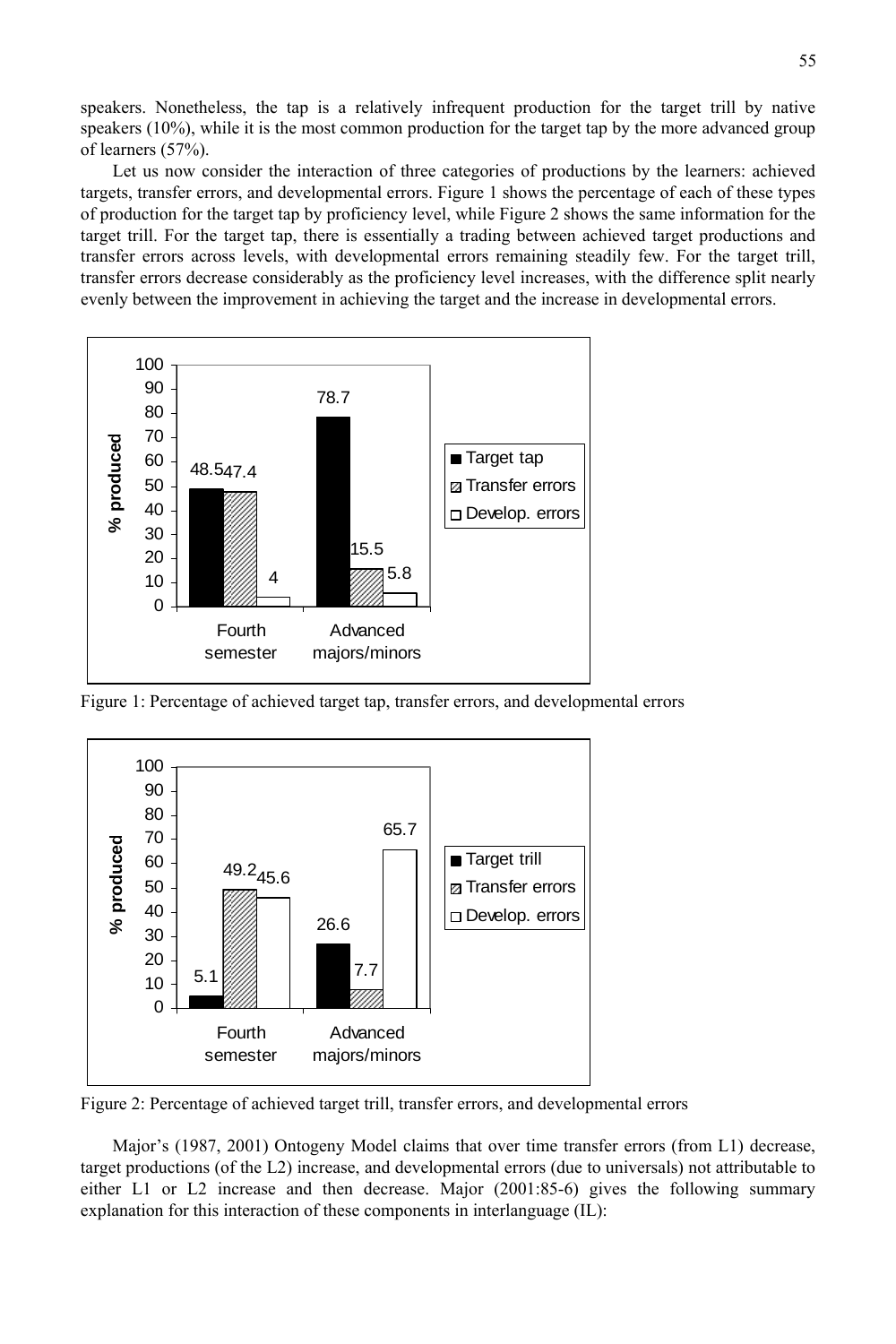56

At the beginning stages the L1 influence is so strong that it prevents U[niversals] from exerting its influence. Later the learner realizes (often unconsciously) that the L1 is not a sufficient substitute for the L2. As a result of this, as well as continued L2 exposure, L2 components start to develop. However, because much of the L2 may be beyond the learner's reach or is nebulous in the learner's mind, simultaneously U starts to exert its influence, which results in phenomena that are neither part of the L1 nor L2. Thus, at an early stage L1 obliterates the effect of U so nothing in U is evident that is not already in the L1; that is, U remains dormant. However, at a later stage U awakens and has a life of its own, so to speak. Then in later stages, the influence of U decreases as the L2 becomes more developed. The decreasing influence of U means that after a U principle has operated and has been "correctly" instantiated in the IL (i.e., it is nativelike), U has "done its work" so to speak and therefore does not appear as a nonnative part of the IL – but rather as part of the L2 component of the IL.

We seem to see the beginning of this pattern for the target trill in Figure 2, where target productions have increased in apparent time (i.e., across proficiency levels), transfer errors have decreased, and developmental errors have increased. Presumably (and hopefully, from a pedagogical perspective) developmental errors would eventually decrease (for a higher level of learner than those considered here) as target productions continued to increase. For the target tap in Figure 1, it is possible that we are seeing a later stage than what is seen for the target trill in Figure 2. The trading relationship between target productions and transfer errors, with developmental errors remaining relatively steady, may indicate that developmental errors have already increased and then decreased between the two groups of learners under consideration. On the other hand, it may be that there is no increase and decrease of developmental errors in the acquisition of the target tap, but rather a shift directly from transfer to target productions. Intermediate stages between the two groups of learners included in the present study would be necessary in order to determine which of these explanations is correct. In spite of this uncertainty with respect to the role of developmental errors in the acquisition of the target tap, the results of the present study, and especially those for the target trill, seem to provide at least partial support for the Ontogeny Model.

# **6. Conclusion**

 The results of the present cross-sectional study show that there is a considerable and statistically significant increase in accuracy of producing the two Spanish rhotics by native speakers of American English as their level of proficiency in Spanish increases. While the more advanced learners were more accurate in producing both Spanish rhotics, accuracy was fairly high for the voiced alveolar tap, but fairly low for the voiced alveolar trill. Transfer errors are very frequent for learners at the lower level for both Spanish target rhotics. For learners at the more advanced level, a high percentage of their nontarget productions for the tap are due to transfer (although recall that they have relatively few nontarget productions). For the trill, on the other hand, the advanced learners produce few transfer errors, but rather overgeneralize the tap and use it where Spanish phonology requires the trill (although taps are occasionally produced by native speakers). Therefore, while there is an increase in accuracy as the proficiency level of the learner increases, the development is quite a bit different for the target tap and the target trill. For the target tap, a high level of accuracy is achieved and most of the non-target productions are attributable to transfer from the first language. For the target trill, even the advanced students have a low level of accuracy, but instead of showing transfer of the American English rhotic they overgeneralize the tap that they have learned to produce with a high degree of accuracy in Spanish. Thus learning is evident in both cases. For the target tap this is evidenced through the high level of accuracy achieved, while for the target trill it is evidenced through the abandoning of transfer and overgeneralization of another sound from the second language. The learning, then, while present for both Spanish rhotics, is more advanced for the tap than for the trill.

 There are three issues that I would like to suggest for investigation in future studies. First, the present study leaves unclear whether in the developmental path of the Spanish alveolar tap by native speakers of American English there is an increase and then a decrease in developmental errors or whether there is a direct trading relationship between transfer and target achievement. This should be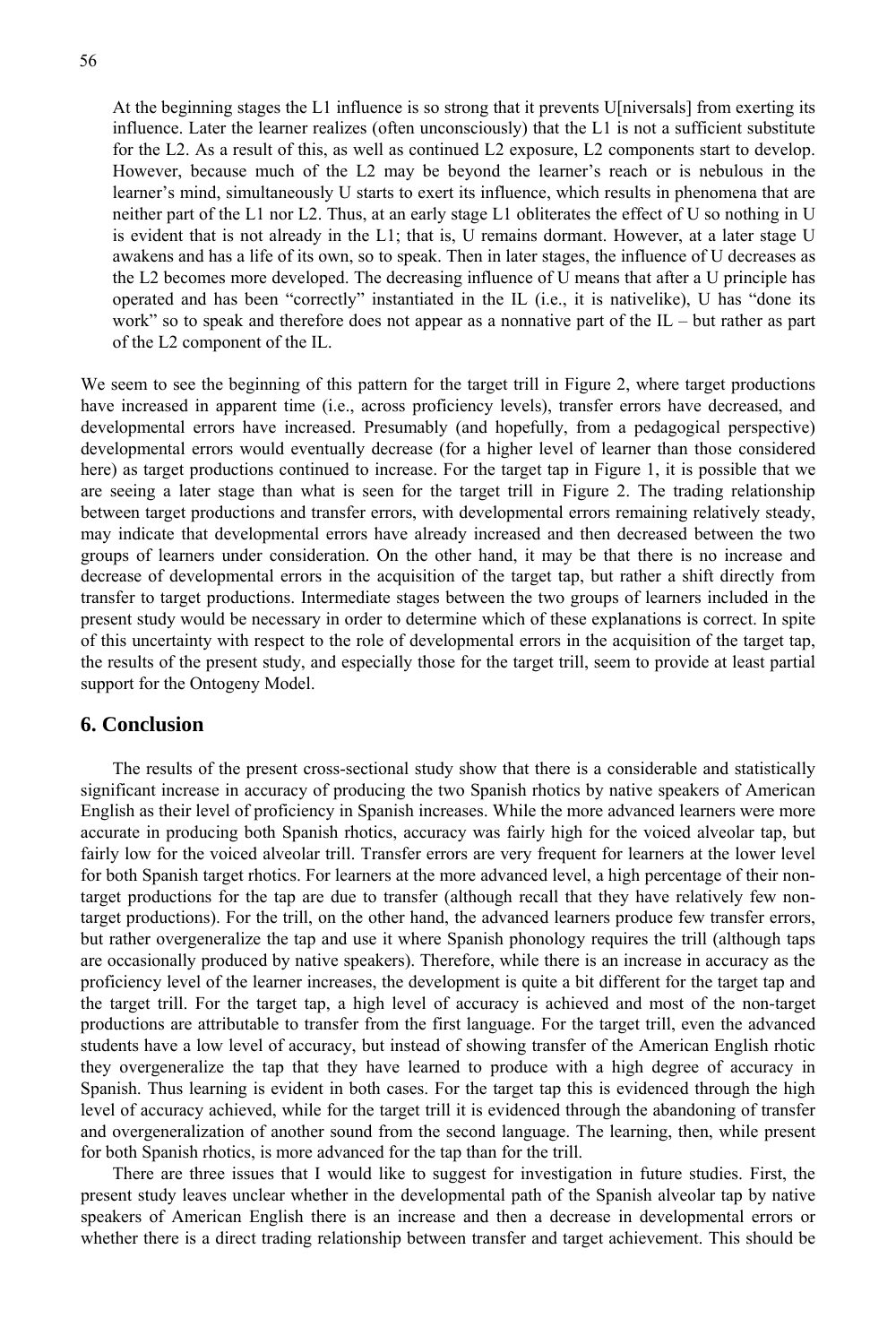examined in future studies in order to better understand the learning process of second language phonological acquisition, and specifically the interaction of transfer, target achievement, and developmental errors in acquiring second language sounds. A second issue to be considered in future studies is the development of rhotic pronunciation at more advanced stages of learning than those considered here. This is especially of interest for the Spanish trill, where accuracy remained low even for the advanced learners in the present study. Finally, future studies should address the development of the two Spanish rhotics in positions other than intervocalic position. Colantoni and Steele (this volume) provide one such study where they look at the acquisition of stop + liquid (including the tap) sequences, but both Spanish rhotics in other contexts should also be examined. Since both rhotics exist in other positions, but only contrast in intervocalic position, it will be of interest to compare their development in positions in which they do not contrast with their development in intervocalic position.

#### **References**

- Blecua, Beatriz. 2001. Las vibrantes del español: manifestaciones acústicas y procesos fonéticos. Barcelona: Universitat Autònoma de Barcelona dissertation.
- Canfield, D. Lincoln. 1981. Spanish pronunciation in the Americas. Chicago: University of Chicago Press.
- Castino, Joe Mitchell. 1992. Markedness as a predictor of difficulty in the second language acquisition of Spanish phonology. Pittsburgh: University of Pittsburgh dissertation.
- Colantoni, Laura, and Jeffrey Steele. This volume. Native-like attainment in the acquisition of Spanish stop-liquid clusters.
- Díaz-Campos, Manuel. 2004. Context of learning in the acquisition of Spanish second language phonology. Studies in Second Language Acquisition 26.249-73.
- Elliott, A. Raymond. 1995a. Field independence/dependence, hemispheric specialization, and attitude in relation to pronunciation accuracy in Spanish as a foreign language. Modern Language Journal 79.356-71.
- Elliott, A. Raymond. 1995b. Foreign language phonology: field independence, attitude, and the success of formal instruction in Spanish pronunciation. Modern Language Journal 79.530-42.
- Elliott, A. Raymond. 1997. On the teaching and acquisition of pronunciation within a communicative approach. Hispania 80.95-108.
- Flege, James E. 1995. Second language speech learning: theory, findings, and problems. Speech perception and linguistic experience: issues in cross-language research, ed. by Winifred Strange, 233-77. Timonium, MD: York Press.
- Goldstein, Brian. 2000. Cultural and linguistic diversity resource guide for speech-language pathology. San Diego: Singular Publishing Group.
- González-Bueno, Manuela. 1997. The effects of formal instruction on the acquisition of Spanish stop consonants. Contemporary perspectives on the acquisition of Spanish, vol. 2: production, processing, and comprehension, ed. by William R. Glass and Ana Teresa Pérez-Leroux, 57-75. Somerville, MA: Cascadilla Press.
- Hammond, Robert M. 1999. On the non-occurrence of the phone [r̃] in the Spanish sound system. Advances in Hispanic linguistics, ed. by Fernando Martínez-Gil and Javier Gutiérrez-Rexach, 135-51. Somerville, MA: Cascadilla Press.
- Ladefoged, Peter, and Ian Maddieson. 1996. The sounds of the world's languages. Oxford: Blackwell.
- Lipski, John M. 1994. Latin American Spanish. London: Longman.
- Major, Roy C. 1986. The ontogeny model: evidence from L2 acquisition of Spanish *r*. Language Learning 36.453- 504.
- Major, Roy C. 1987. A model for interlanguage phonology. Interlanguage phonology: the acquisition of a second language sound system, ed. by Georgette Ioup and Steven H. Weinberger, 101-25. New York: Newbury House/Harper & Row.
- Major, Roy C. 2001. Foreign accent: the ontogeny and phylogeny of second language phonology. Mahwah, NJ: Lawrence Erlbaum.
- Nathan, Geoffrey S. 1987. On second-language acquisition of voiced stops. Journal of Phonetics 15.313-22.
- Recasens, Daniel. 1991. On the production characteristics of apicoalveolar taps and trills. Journal of Phonetics 19.267-80.
- Reeder, Jeffrey T. 1997. Mimephonic ability and phonological performance in adult learners of Spanish. Contemporary perspectives on the acquisition of Spanish, vol. 2: production, processing, and comprehension, ed. by William R. Glass and Ana Teresa Pérez-Leroux, 77-90. Somerville, MA: Cascadilla Press.
- Reeder, Jeffrey T. 1998. English speakers' acquisition of voiceless stops and trills in L2 Spanish. Texas Papers in Foreign Language Education 3.101-18.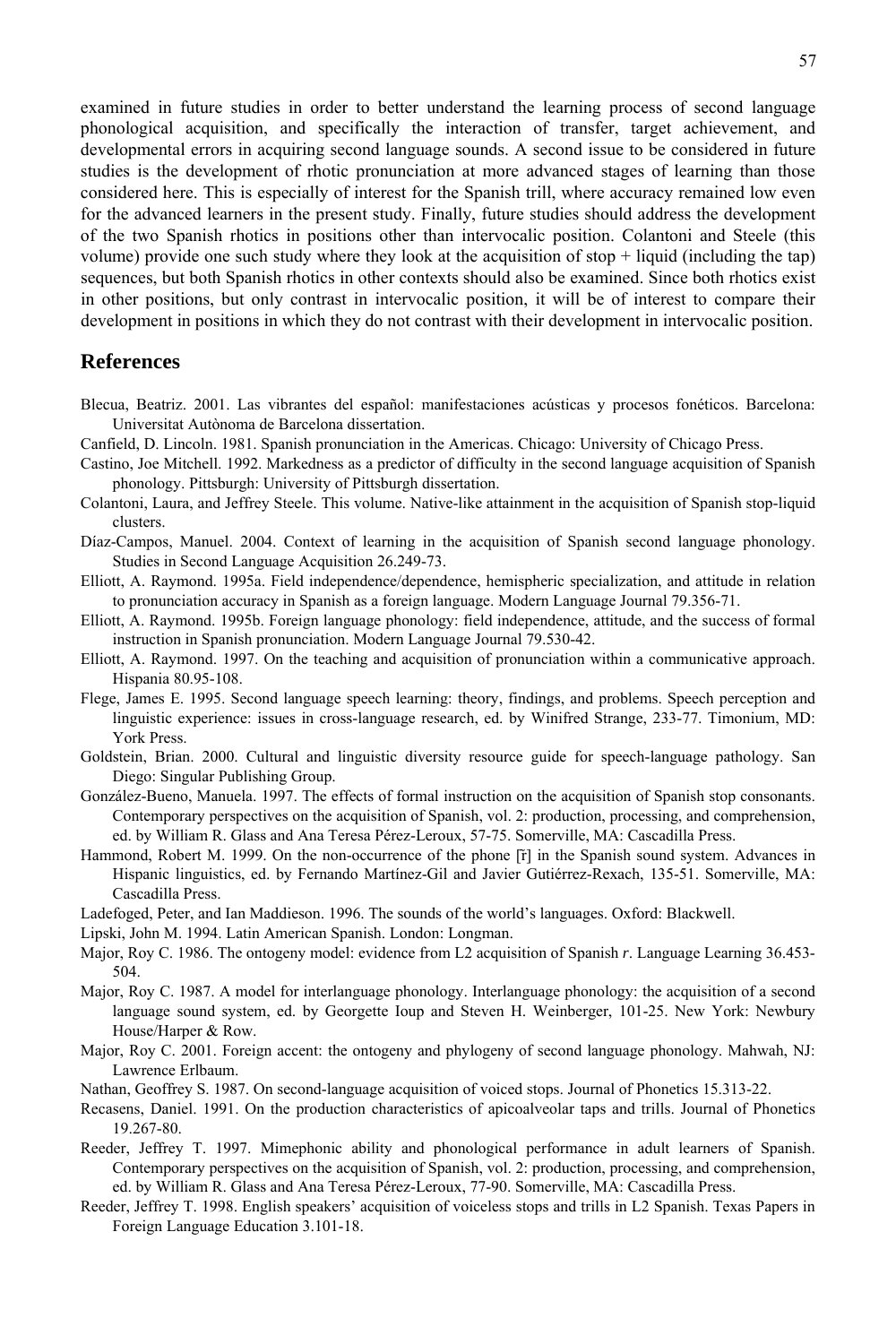- Rosenman, Alba A. 1987. The relationship between auditory discrimination and oral production of Spanish sounds in children and adults. Journal of Psycholinguistic Research 16.517-34.
- Simões, Antônio R.M. 1996. Phonetics in second language acquisition: an acoustic study of fluency in adult learners of Spanish. Hispania 79.87-95.
- Solé, Maria-Josep. 2002. Aerodynamic characteristics of trills and phonological patterning. Journal of Phonetics 30.655-88.
- Tarone, Elaine. 1979. Interlanguage as chameleon. Language Learning 29.181-91.
- Tarone, Elaine. 1983. On the variability of interlanguage systems. Applied Linguistics 4.142-63.
- Zampini, Mary L. 1994. The role of native language transfer and task formality in the acquisition of Spanish spirantization. Hispania 77.470-81.
- Zampini, Mary L. 1998. The relationship between the production and perception of L2 Spanish stops. Texas Papers in Foreign Language Education 3.85-100.